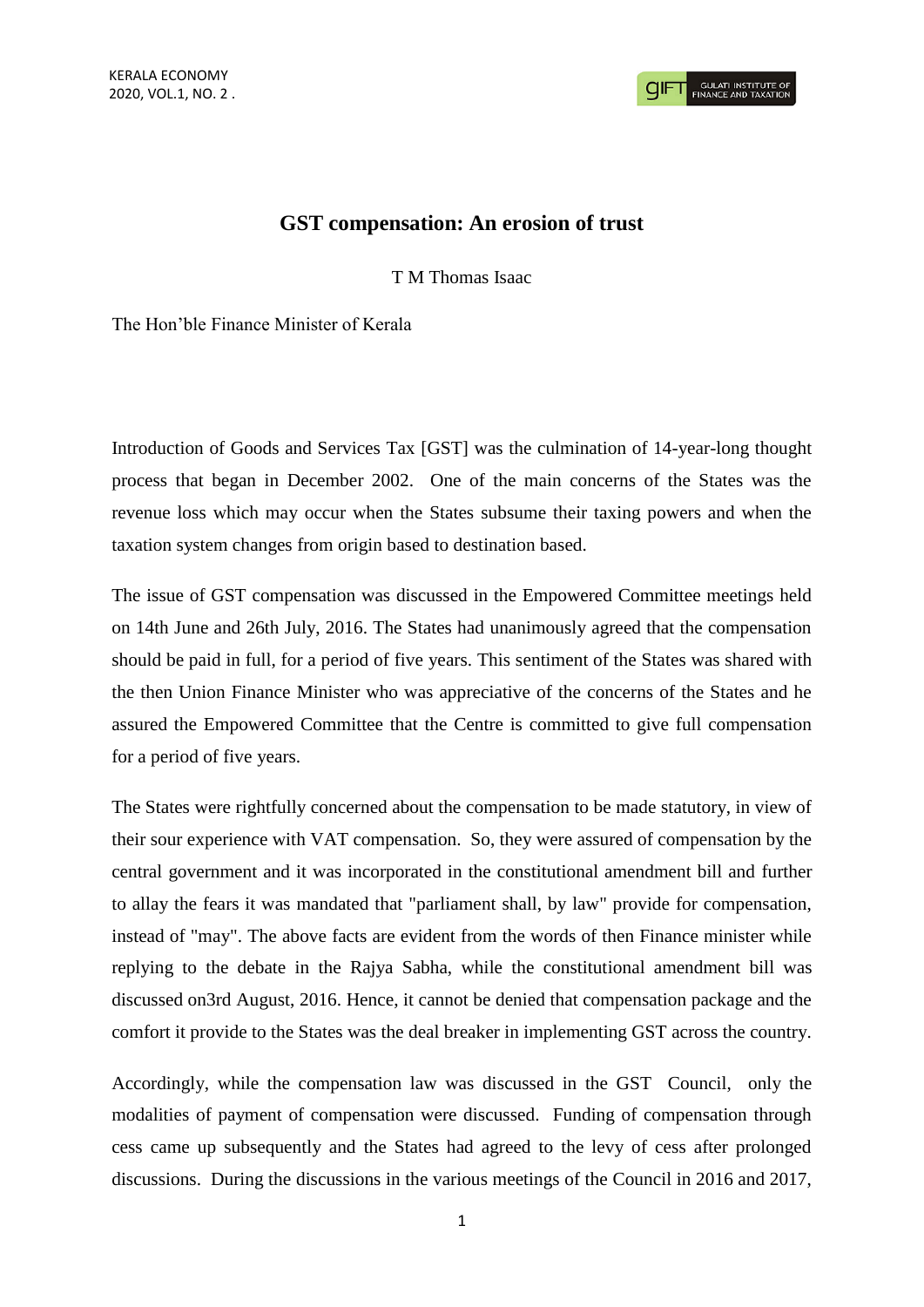KERALA ECONOMY

the relationship between compensation and compensation cess was extensively discussed. Apart from Kerala, the Ministers from Andhra Pradesh, Punjab, Uttar Pradesh, Rajasthan, Telangana, West Bengal, Assam, Gujarat and Karnataka had elaborately raised the point that the obligation to give compensation should not be restricted to the amount of compensation cess and in case of any shortfall, the shortfall should be made good by the Centre. In response to these discussions, the then Hon'ble Chairperson and Union Finance Minister had assured that *"compensation to States shall be paid for 5 years in full within the stipulated period of 5 years. He added that in case the amount in the Compensation Fund fell short of the compensation payable in any bimonthly period, the GST Council shall decide the mode of raising additional resources, including borrowing from the market which could be paid by collection of cess in the sixth year or further subsequent years".* 

Even during this pandemic, one has to contemplate on the reasons of the current compensation imbroglio. It was after much deliberation that the 14 per cent hike in compensation was guaranteed to the States. But the optimistic mood regarding the buoyancy of GST prevailing then has not been borne out by the actual outcome even after three years. The implementation has been lackluster, with the IT backbone yet to be completed and tax administration handicapped by too many impediments. Further, the pre-election sharp reductions in tax rates without serious examination of the revenue implications have also contributed to the fall in revenue. The current rates are not revenue neutral.

The widening of the compensation deficit had become evident much before Covid with the sharp decline in GDP growth during 2019-20. The 37th GST Council meeting at Goa witnessed strange spectacle of the Union Finance Commission Chairman addressing the Council to plead to the States to re-visit the compensation formula. 14 per cent growth was unsustainable in the macro economic scenario that prevailed in the country. State after State, irrespective of political affiliations, had rejected the proposal and refused to discuss it. This reflects the true feeling of the Council on the issue. In the 39th GST Council meeting at New Delhi it was assured that a special meeting would be convened to discuss the compensation issue that had taken as serious turn after the reference in the budget speech that the compensation would be limited to fund availability in the cess fund.

The matter of compensation was raised by the States in the 40th Council meeting where it was decided that views of States on how to resolve the compensation deadlock would be gathered, and after assimilating the same, the Centre would do all the due diligence on the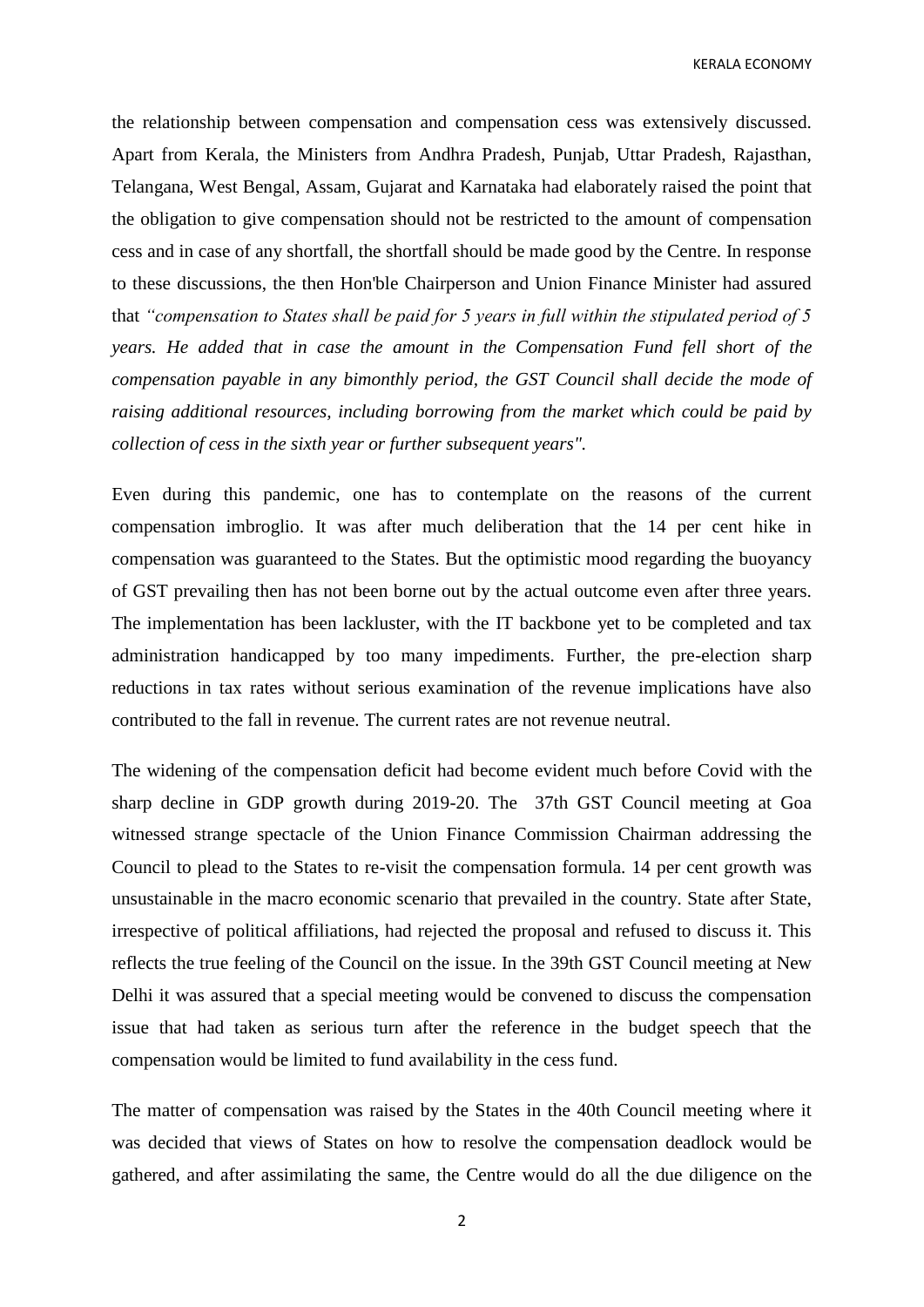mode with which this can be accomplished, get all the opinion, compile and share with the States. But in the 41st meeting when the States presented their views, the Centre discussed the opinion of Attorney General and placed before the States two options of borrowing. It was also unilaterally decided that the States should opt one within 10 days. This has been done in a way with scant regard for democratic deliberations.

The functioning of the GST Council in last few years, however, has not lived up to the principles laid down. In the 41st Council meeting no agenda note was circulated and not even the AG's opinion was shared with the States before the meeting. The presentations were made and at the end of the meeting two options are put before the States and the States are asked to choose one of them within a week. In default, the States are threatened that choosing none of the option would mean no compensation. In the circumstances if the avowed principle of consensus is not being upheld, the legal provisions for Dispute Resolution Mechanism within the Council should be activated without delay.

Option one introduced a new concept of dividing the revenue losses ' on account of implementation of GST" (the phrase used article 19 of the Constitutional Amendment Act)" and "due to the pandemic". The compensation on account of "due to the pandemic" would be deferred to year 2022 with no clarity on whether interest for two years would be paid. Events like, recessions, pandemics, demonetization etc. where never the considerations when compensation formula was devised. The compensation law clearly defines how compensation is to be calculated and it has no reference what so ever to any conditions whether it be Act of nature, Gods or man. The phrase "on account of implementation of GST" would only mean "the loss of State autonomy in taxation where they are deprived of raising resources on their own". Secondly, the Centre also argued with the States that AG had opined that the Central Government is not legally bound to compensate the States from the Consolidated Fund of India (CFI). The Centre also put forward the argument that an opposition member's amendment to compensate the States from CFI, to the constitutional amendment bill was rejected by Lok Sabha by voting. Given the history of the discussions, the consensus reached by the States and Centre regarding compensation bringing up these type of arguments to coerce the States to accept one of the two options, is a lowest point in the Centre-State fiscal relations.

There is significant erosion of trust. Circumstances point to a situation where the Centre's actions are constricting the State resources and its financial autonomy. Since cesses are kept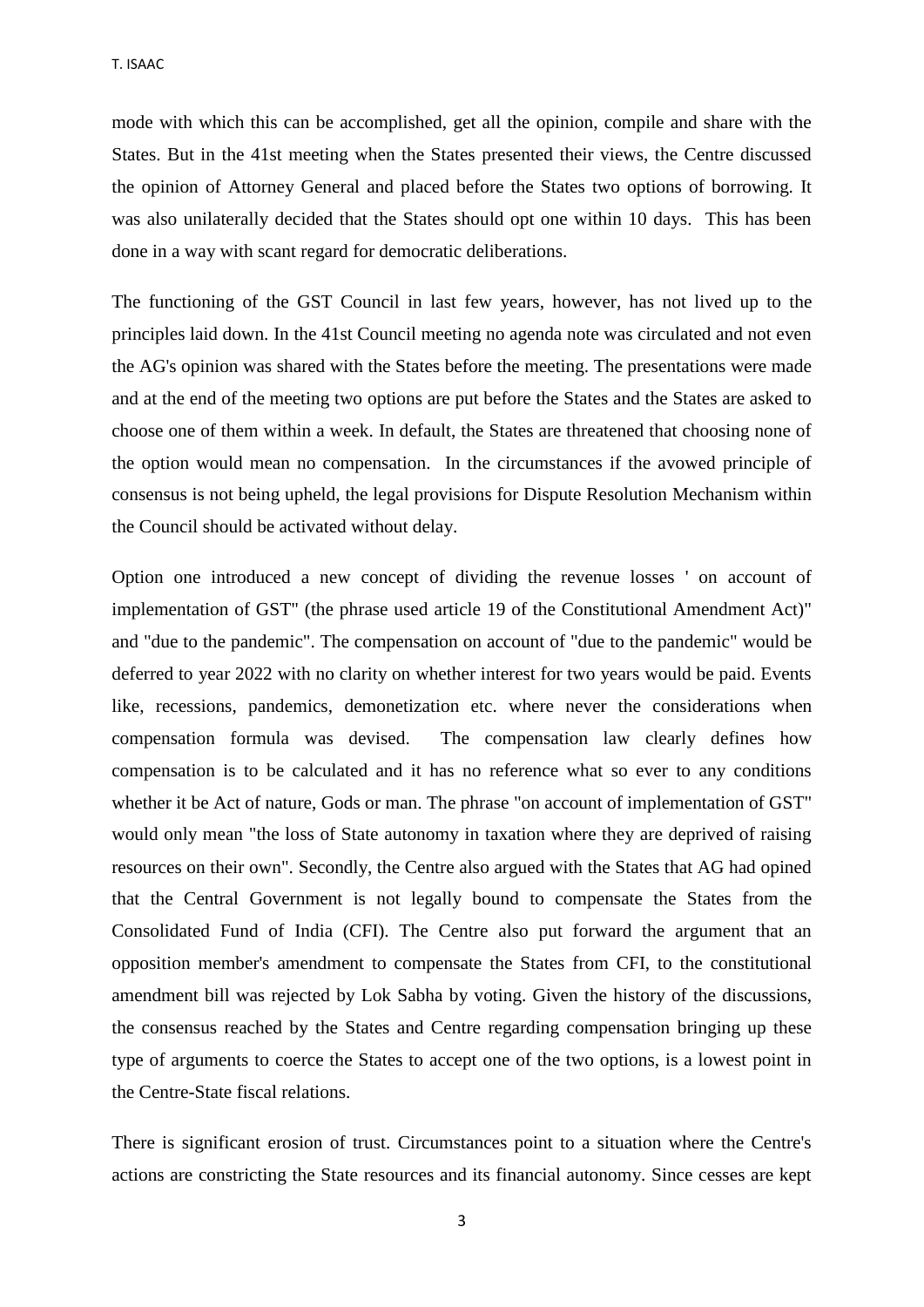KERALA ECONOMY

outside the divisible pool, the States being given only 32 per cent of the Centre's resources against the promised 42 per cent. The Central Government incorrectly appropriated a sum of Rs. 88,344.22 crore in 2017-18 and Rs 13,944 crores in 2018-19 from IGST account by crediting it to the Consolidated Fund of India. As a result of the continued adoption of the erroneous process of devolution of IGST to States and retention of un-apportioned balance in the CFI instead of first apportioning IGST between the Centre and States/UTs and then devolving States' share from the amount apportioned to the Centre, States had overall received less funds on account of IGST. This also implies that tax receipts of the GoI were overStated to that extent and the revenue deficit underStated during the year. To this extent, there was an artificial revenue shortfall in the States and the Central Government used the Compensation Fund to make good the short fall. This did not give the correct picture of revenue. This wrong practice continued in 2018-19 also, in spite of the fact that the error was pointed out by Accountant General.

The much-required amendment in the CST Act which restricts industries from purchasing petroleum products at 2 per cent from other States despite constant request by all States irrespective of political affiliation has not materialized. This is causing considerable revenue loss to the States, petroleum products, being one of the independent revenue sources to the States after the implementation of GST. Now, the latest one is where the States, with their limited borrowing capacity are required to bear the full burden of GST compensation loans. The borrowings of the States were independent of GST Compensation. Now it gets tied to the compensation.

There are two cardinal principles on compensation which are non-negotiable.

- i.) There can be no bifurcation of revenue shortfall for compensation purposes as due to pandemic and due to implementation of GST. Entire shortfall needs to be compensated. It is the constitutional right of the States.
- ii.) Compensation cannot be linked to normal borrowing or additional borrowing limits allowed to States.

Both the options presented by the central government infringe upon the above two cardinal principles and therefore not acceptable.

4